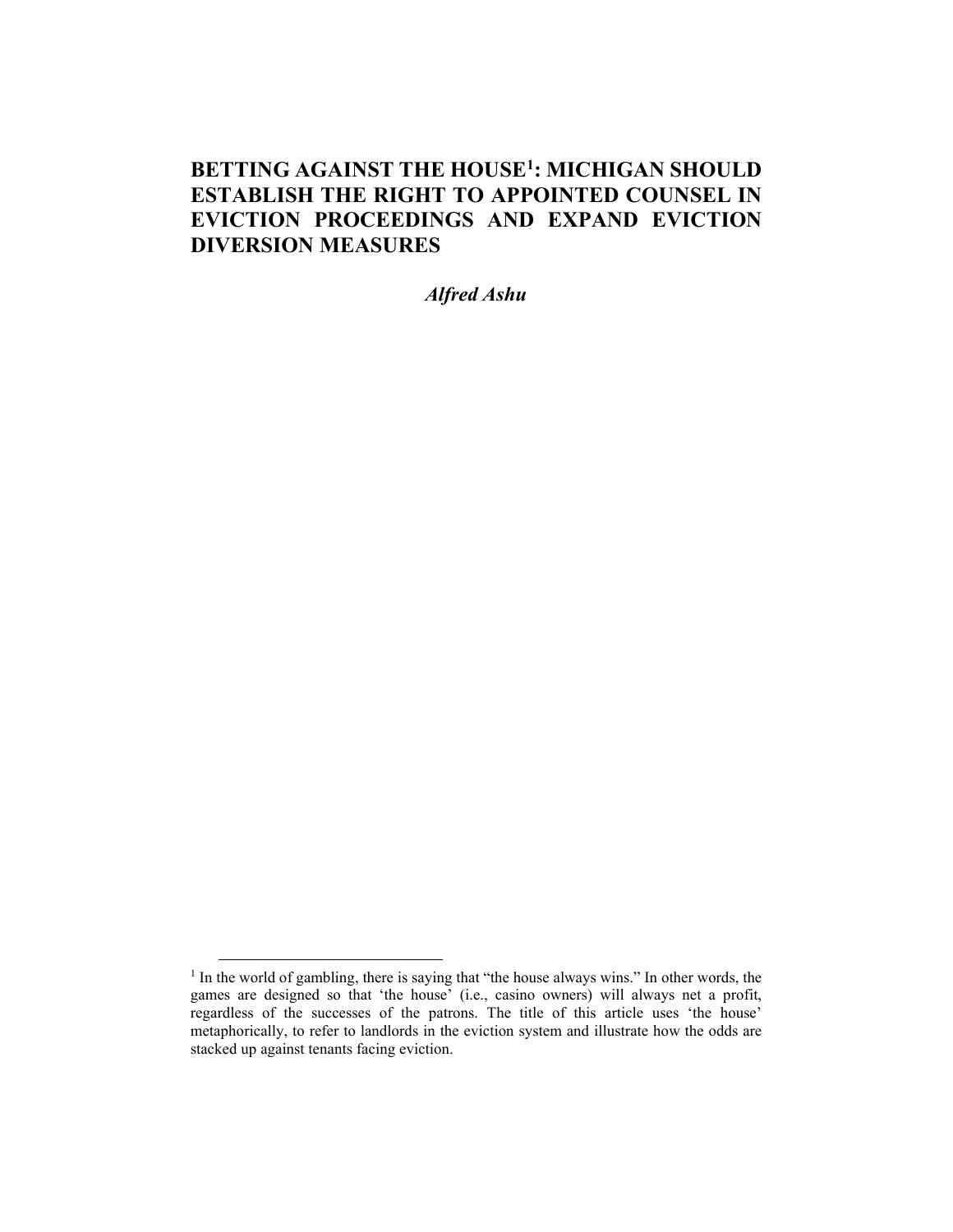#### **INTRODUCTION**

In July 2020, the Michigan State Housing Development Authority launched a \$60 million statewide Eviction Diversion Program. [2](#page-1-0) The goal of the program was to reduce evictions by providing financial relief for renters who have experienced a loss of income resulting from the COVID-19 pandemic and offer legal representation to tenants in eviction proceedings.<sup>[3](#page-1-1)</sup> In March 2021, Michigan replaced the state's Eviction Diversion Program with the federally funded \$282 million COVID Emergency Rental Assistance program. [4](#page-1-2) In August of 2021, the United States Supreme Court struck down a federal moratorium banning evictions for nonpayment of rent that had been put in place throughout the COVID-19 pandemic.<sup>[5](#page-1-3)</sup>

In anticipation of an influx of eviction cases, the City of Detroit launched its own Eviction Assistance and Prevention Program on September 17, 2021.<sup>[6](#page-1-4)</sup> The Eviction Assistance & Prevention Program is a three-pronged plan aimed to help those facing eviction, by offering free legal assistance, financial assistance and fast track hiring for Detroiters facing eviction.[7](#page-1-5)

What can be reasonably inferred from some of the key features of these programs is that irrespective of whether there is an ongoing global pandemic, there are inequities within the eviction system that could be resolved with legal and/or judicial tools. Specifically, establishing a right to appointed counsel for tenants in eviction proceedings and implementing and expanding eviction diversion measures.

#### **THE RIGHT TO APPOINTED COUNSEL IN EVICTION PROCEEDINGS**

### *A. The Inequity of The Michigan Eviction System*

<span id="page-1-0"></span><sup>&</sup>lt;sup>2</sup> The Eviction Diversion Program (EDP) | Michigan State Housing Development Authority, NCSHA (2021), https://www.ncsha.org/resource/state-hfa-emergency-housingassistance-programs/article/the-eviction-diversion-program-edp/ (last visited Nov 1, 2021).  $3$  Id.

<span id="page-1-2"></span><span id="page-1-1"></span><sup>4</sup> Anna Liz Nichols, How will Michigan do once Eviction Guard Goes? The Holland Sentinel (2021), https://www.hollandsentinel.com/story/news/state/2021/06/27/how-<br>michigan-do-once-eviction-guard-goes/5347564001/ (last visited Nov 1, 2021).

<span id="page-1-3"></span><sup>&</sup>lt;sup>5</sup> See Alabama Ass'n of Realtors, et al. v. Dep't of Health and Human Services, et al., Case No. 21A23, 594 U.S. \_\_\_\_ (2021).

<span id="page-1-5"></span><span id="page-1-4"></span><sup>&</sup>lt;sup>6</sup> Hayley Harding, Detroit announces \$130 million program to prevent evictions The Detroit News (2021), https://www.detroitnews.com/story/news/local/detroitcity/2021/09/17/detroit-announces-new-eviction-assistance-preventionprogram/8378250002/ (last visited Nov 2, 2021).

 $7$  Id.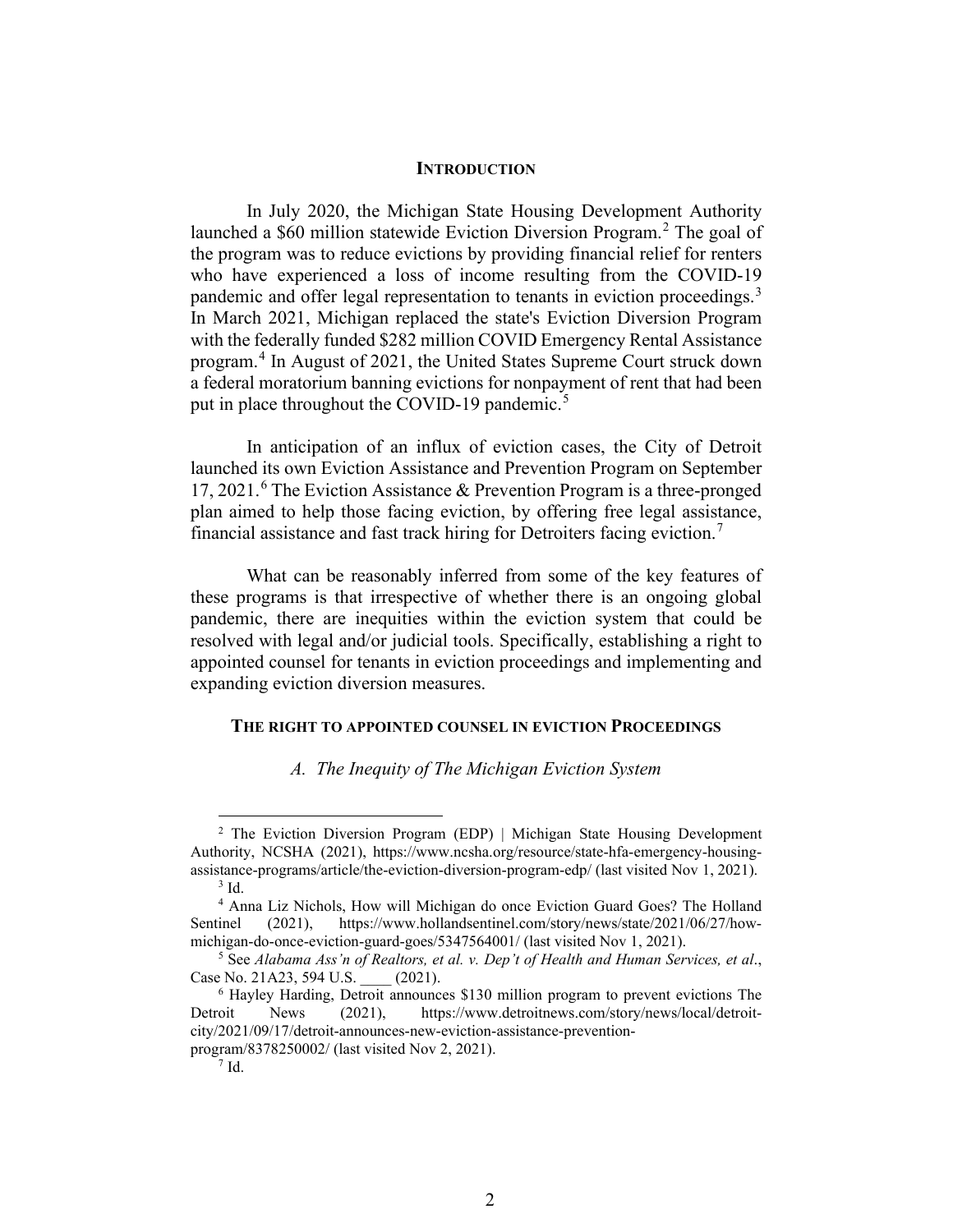According to The Michigan Eviction Project, Michigan has an eviction rate of 17% — or roughly 1 eviction case filed for every 6 rental housing units in the state.<sup>[8](#page-2-0)</sup> Michigan's eviction filing rate appears to be significantly higher than those reported in other cities during a similar period. Chicago had an eviction filing rate of 3.9% while Philadelphia had an eviction filing rate of 7.8% and Cincinnati, 8.7%.  $9^{\circ}$  $9^{\circ}$ 

Every year, Michigan landlords file almost 200,000 eviction cases, leading to the loss of around 40,000 Michigan households due to court ordered evictions.[10](#page-2-2) In Michigan eviction cases filed from 2014-2018, less than 5% of tenants were represented by counsel, compared to 83% of landlords.<sup>[11](#page-2-3)</sup> Not surprisingly, where tenants were represented by counsel, they were more likely to receive a favorable outcome. In a study conducted in Washtenaw County, 56% of eviction cases were dismissed and 11% received a judgment in favor of the tenant when they were represented by an attorney. In contrast, 45% of cases were dismissed and 0% received a judgment in favor of the tenant when they were not represented by an attorney.

An eviction can negatively impact a tenant's credit report, limiting their ability to receive loans, may subject them to taxable costs<sup>12</sup>, court costs and attorney's fees. Thus, a tenant who cannot afford to pay their rent or hire an attorney, may end up having to pay both. Even if they are able to make the payments, the judicial system effectively still punishes them. The mere filing of an eviction, irrespective of the outcome, can stain a tenant's rental history and make obtaining future housing difficult. Because eviction filings are maters of public record, prospective landlords may be less inclined to rent to tenants with a history of eviction proceedings.

## *B. The Right to Appointed Counsel*

Today, the right to appointed counsel in criminal cases seems so fundamental, that it is easy to forget that the right, as we know it, was not recognized until the 1963 landmark Supreme Court case of *Gideon*. [13](#page-2-5) In

<span id="page-2-2"></span><span id="page-2-1"></span><span id="page-2-0"></span><sup>8</sup> Robert Goodspeed, Margaret Dewar & Jim Schaafsma, Michigan's Eviction Crisis Poverty Solutions (2020), https://poverty.umich.edu/publications/michigans-eviction-crisis/ (last visited Nov 1, 2021).

 $\frac{9}{10}$  Id.

<span id="page-2-4"></span><span id="page-2-3"></span> $11$  Id.

<sup>&</sup>lt;sup>12</sup> MCL 600 5759

<span id="page-2-5"></span><sup>13</sup> *Gideon v. Wainwright*, 372 U.S. 335 (1963).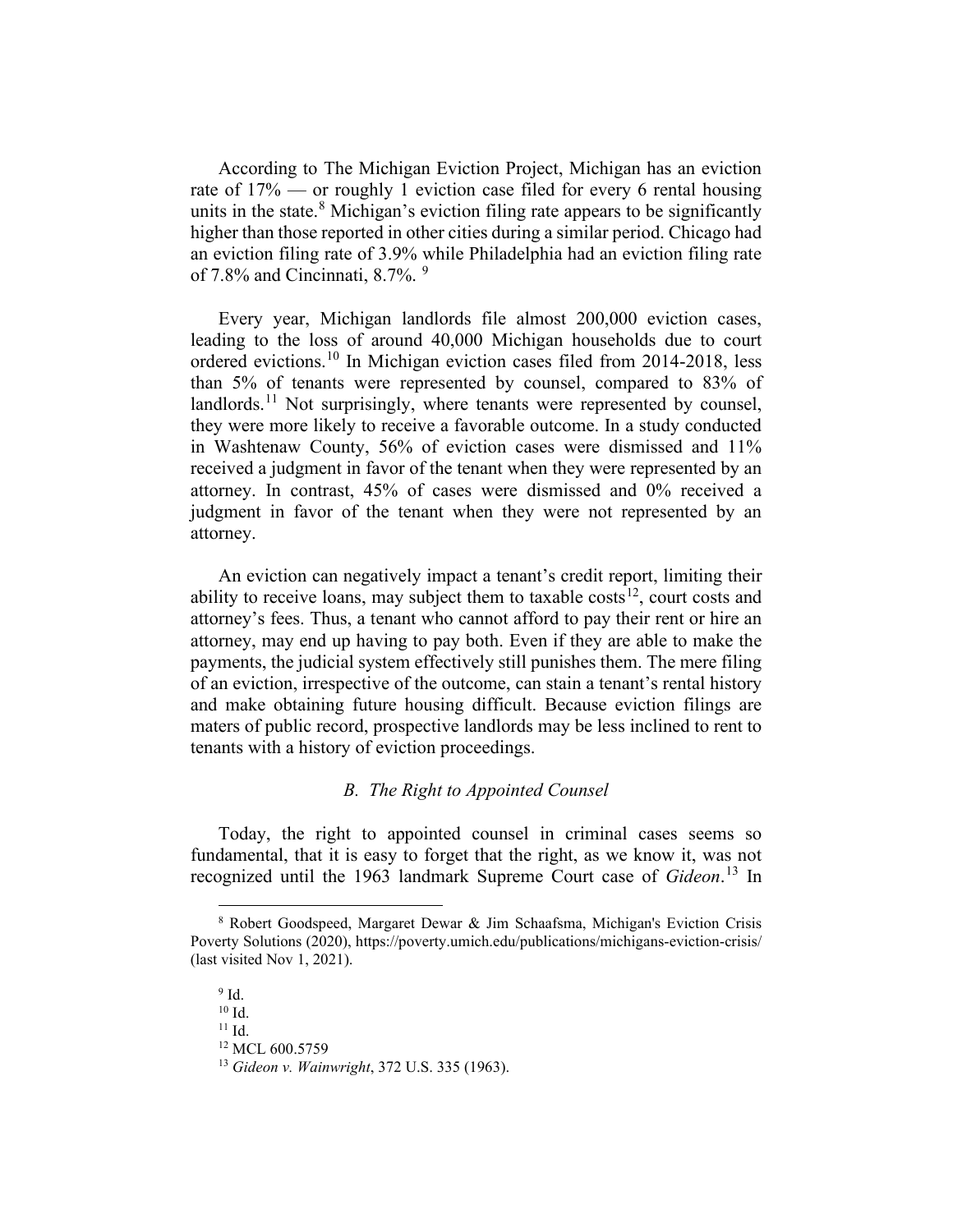*Gideon*, the Supreme Court held that the right to counsel, which imposed requirements on the federal government, under the Fifth and Sixth Amendments, extended to state governments as well. In rationalizing the court's holding, Justice Hugo Black stated:

"Reason and reflection require us to recognize that in our adversary system of criminal justice, any person haled into court, who is too poor to hire a lawyer, cannot be assured a fair trial unless counsel is provided for him.<sup>[14](#page-3-0)</sup>"

The same rationale can be reasonably applied to eviction proceedings. Simply put, without the benefit of counsel, one is not assured the benefit of fairness. Detroiter Theodore Rice, who was profiled for a piece in *the Detroit Free Press* during his own eviction proceedings, admittedly has no knowledge of the law and has probably never heard of *Gideon*, but somehow instinctively seemed to echo its core sentiments:

"I know right from wrong, but I don't know the law. . .[a]nd unless you have someone representing you who does know the law, and how courts operate, the average person doesn't stand a chance.<sup>[15"](#page-3-1)</sup>

Expanding the right to appointed counsel to tenants facing eviction proceedings is arguably the best way to remedy the inequities of the eviction system. Michigan has already expanded the scope of the right to appointed counsel beyond criminal proceedings. In child protective proceedings, an indigent respondent has a statutory right to appointed counsel at any hearing (including the preliminary hearing).<sup>[16](#page-3-2)</sup> While Federal law has yet to explicitly adopt a *right* to counsel, it does provide federal courts with the discretion to *appoint* counsel in cases alleging housing discrimination, [17](#page-3-3) among other things. $18$ 

<sup>14</sup> Id. at 344.

<span id="page-3-1"></span><span id="page-3-0"></span><sup>15</sup> Anna Liz Nichols, How will Michigan do once Eviction Guard Goes? The Holland Sentinel (2021), https://www.hollandsentinel.com/story/news/state/2021/06/27/howmichigan-do-once-eviction-guard-goes/5347564001/ (last visited Nov 1, 2021).<br><sup>16</sup> MCL 712A.17c(5); MCR 3.915(B)(1)(b)

<span id="page-3-3"></span><span id="page-3-2"></span> $17$  42 U.S. Code § 3613 (b) ("Upon application by a person alleging a discriminatory housing practice or a person against whom such a practice is alleged, the court may— $(1)$ appoint an attorney for such person")

<span id="page-3-4"></span><sup>&</sup>lt;sup>18</sup> 28 USC 1915(e)(1) states that a federal court "may request an attorney to represent any person unable to afford counsel." The U.S Supreme Court has held that this provision does not give a court the authority to "appoint" counsel, only to ask an attorney to serve willingly. *Mallard v. United States District Court*, 490 U.S. 296 (1989).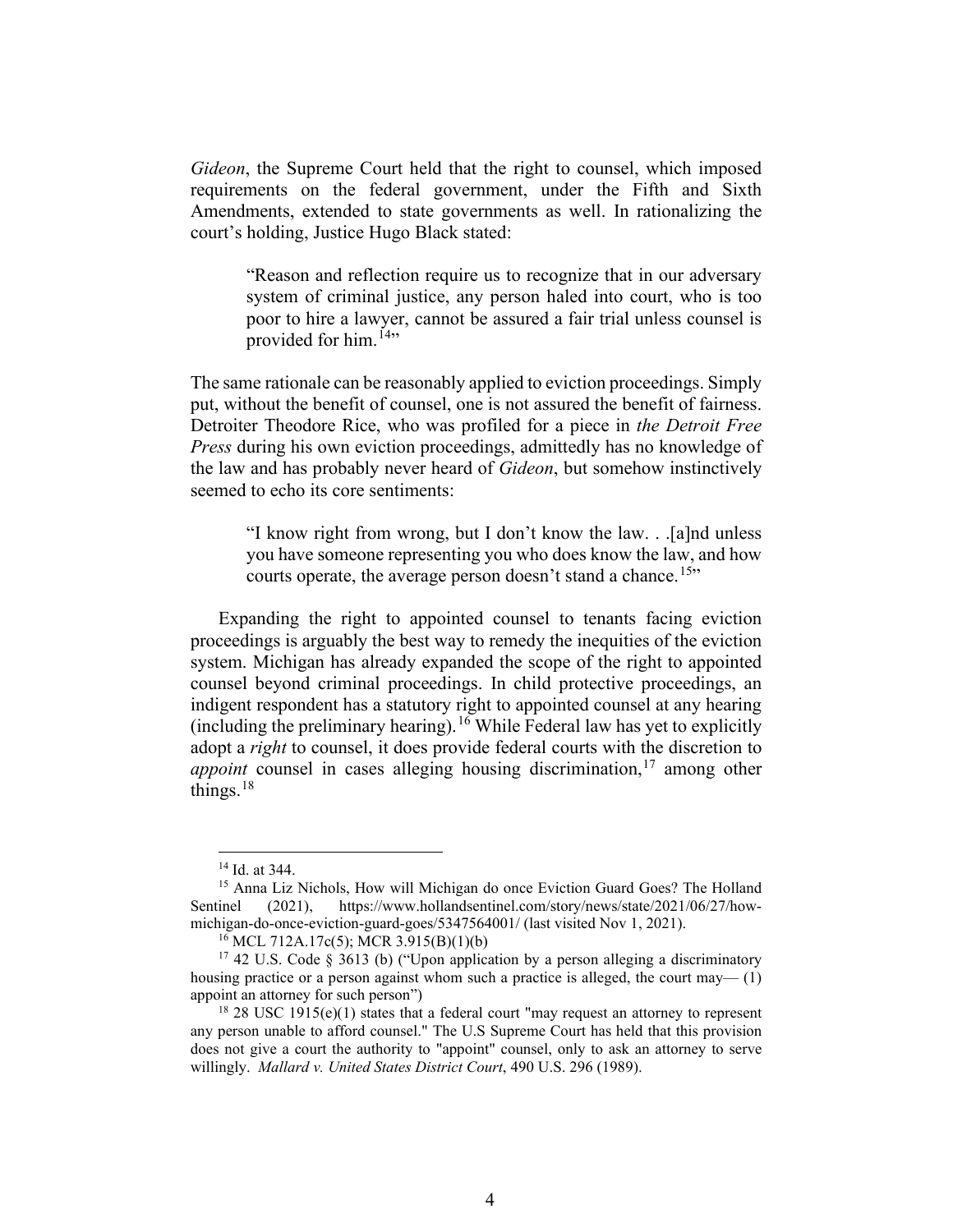The right to counsel movement has quickly gained traction across the nation. In 2021, Washington State, Maryland and Connecticut became the first 3 states to adopt the right to counsel for tenants facing eviction.<sup>[19](#page-4-0)</sup> Major cities such as New York City, Minneapolis, San Francisco, Cleveland, Philadelphia, Denver and Baltimore have also enacted right to counsel laws.<sup>[20](#page-4-1)</sup> Data shows that cities with a right to counsel have seen positive results. 86 percent of tenants who had representation as a result of New York City's right to counsel legislation were able to remain in their homes. In San Francisco, the eviction filing rate decreased by 10 percent between 2018 and 2019, and of those receiving full representation, 67 percent stayed in their homes. Providing a right to counsel allows people and families to keep their homes and communities. [21](#page-4-2)

The most obvious critique of the enacting a right to counsel is probably the cost of administration. However, the benefits of providing a right to counsel would likely outweigh the costs. Issues important to local municipalities such as blight reduction, homelessness and a shrinking population/tax base are intertwined with the ability of tenants to remain in their homes.<sup>[22](#page-4-3)</sup>

#### **ESTABLISHING AND EXPANDING EVICTION DIVERSION MEASURES**

In addition to the right to appointed counsel, Michigan should also adopt both pre and post eviction diversion measures. Specifically, Michigan should require longer notice provisions before eviction proceedings, require parties to make initial disclosures and automatically expunge evictions.

## *A. Longer notice periods*

Michigan currently requires landlords to provide tenants with seven days'

<span id="page-4-0"></span><sup>&</sup>lt;sup>19</sup> The Right to Counsel For Tenants Facing Eviction: Enacted Legislation, Civil Right to Counsel (2021),

http://civilrighttocounsel.org/uploaded\_files/283/RTC\_Enacted\_Legislation\_in\_Eviction\_P roceedings\_FINAL.pdf (last visited Nov 1, 2021).<br><sup>20</sup> Id. <sup>21</sup> Sandra Park & John Pollock, Tenants' Right to Counsel is Critical to Fight Mass

<span id="page-4-2"></span><span id="page-4-1"></span>Evictions and Advance Race Equity During the Pandemic and Beyond American Civil Liberties Union (2021), https://www.aclu.org/news/racial-justice/tenants-right-to-counselis-critical-to-fight-mass-evictions-and-advance-race-equity-during-the-pandemic-and-<br>beyond/ (last visited Nov 1, 2021).

<span id="page-4-3"></span> $^{22}$  Bonsitu Kitaba-Gaviglio, Why Detroit needs a 'right to counsel' ordinance for tenants facing eviction: Opinion Detroit Free Press (2021),

https://www.freep.com/story/opinion/contributors/2021/09/15/eviction-moratorium-detroittenants-right-counsel/5497536001/ (last visited Nov 2, 2021).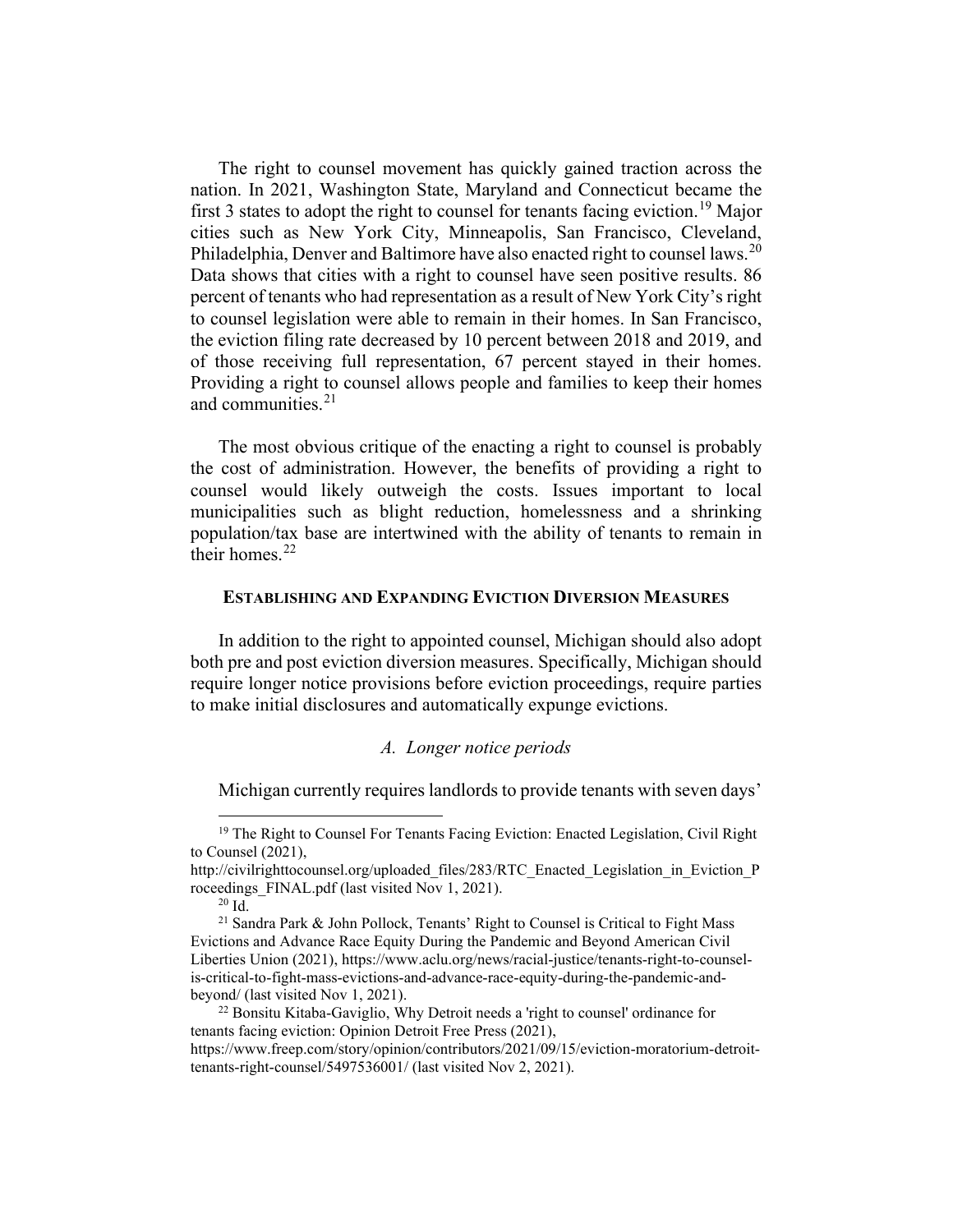notice prior to beginning eviction proceedings for nonpayment of rent.<sup>[23](#page-5-0)</sup> Other jurisdictions may require as little as three days' notice<sup>[24](#page-5-1)</sup> or as high as thirty days' notice. [25](#page-5-2) A small extension of this notice period would likely reduce the number of evictions filed in Michigan by providing tenants who are merely late with their rent, additional time to pay before court intervention is necessary.

### *B. Require Parties to Make Initial Disclosures*

In 2021, the Michigan Court Rules were amended to require parties to make initial disclosures in Circuit Court cases detailing the factual basis for their claims and defenses; the legal theories on which the party's claims and defenses are based and the production of certain documents.<sup>[26](#page-5-3)</sup> These rules currently exempt district court cases, which generally have jurisdiction over landlord tenant matters<sup>[27](#page-5-4)</sup>, from such disclosures but arguably, could allow parties to reach quicker resolutions of cases just like they are intended to do in any other civil case. States like Utah, already require initial disclosures in eviction proceedings.<sup>[28](#page-5-5)</sup>

## *C. Automatic Sealing/Expungement of Evictions*

As mentioned earlier, the mere filing of an eviction can adversely impact a tenant's ability to move on with their life. Currently, to seal a court record, the moving party must file a written motion, meet a series of requirements and whether the record gets sealed is within the court's discretion.<sup>[29](#page-5-6)</sup> Thus, a key feature of a meaningful diversion program should include the automatic expungement of evictions.

For evictions that are dismissed, those should be sealed or expunged immediately and judgments of evictions that are obtained by landlords should be sealed or expunged after a reasonable number of years. Because the current format for sealing records, requires affirmative action and is at the discretion of the court, tenants are unlikely to avoid the negative implications of being a party to an eviction regardless of the outcome of their eviction

<span id="page-5-0"></span><sup>23</sup> MCL 554.134

<span id="page-5-1"></span><sup>&</sup>lt;sup>24</sup> See Florida, Florida Statutes Secs. 83.56,

<span id="page-5-2"></span><sup>25</sup> See District of Columbia, DC Code 42-3505.01

<span id="page-5-3"></span><sup>26</sup> MCR 2.302

<span id="page-5-4"></span><sup>&</sup>lt;sup>27</sup> MCL 600.5704

<span id="page-5-5"></span><sup>28</sup> See URCP 26.3

<span id="page-5-6"></span> $^{29}$  MCR 8.119 (I)